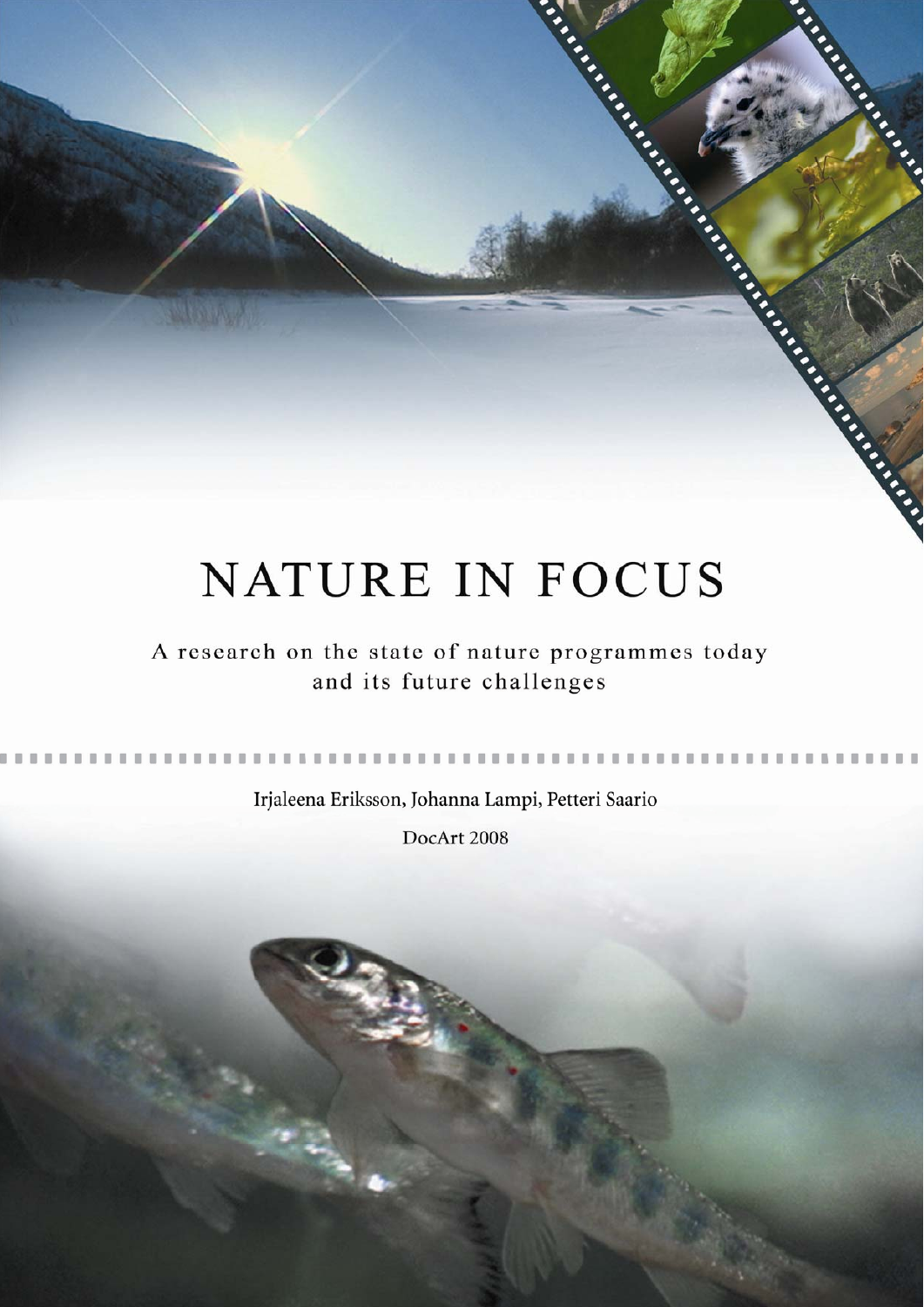#### **Summary**

The aim of the *Nature in Focus* report is to provide topical information about the state of nature programmes in Finland and in the rest of the world and to find out what challenges, possibilities and new formats and contents the future will bring. The report is based on the views and practical suggestions of professionals working in the field. This information was collected through two surveys which were sent to nature film professionals from Finland and the rest of the world including filmmakers, funders, distributors and commissioners. In all, 94 people answered the survey. 59 of them were Finnish and 35 from other countries.

The results of the research show that while the Finnish professionals working with nature film production are talented and committed to their work, there is much to be done in terms of project management and funding. Lack of support and cooperation between filmmakers and their funders was mentioned as one of the main obstacles in nature film production. More international cooperation was also called for. On the other hand, filmmakers and other professionals seem to agree on the future directions of nature programmes: they would like to see more innovative nature films and they all showed also interest in new media.

New formats and contents were seen as keys to capturing today's audiences. Traditional nature programmes which pit humans against animals were seen as old fashioned. Films showing humans as part of the ecosystem and films about humans' relationship to nature were seen more appealing. In addition, the respondents felt that nature films should pay more attention to the current environmental problems, most obviously climate change, but also the loss of biodiversity and the extinction of species. Attracting and influencing the next generation of viewers through innovative programme formats was also seen important.

The changing media landscape sets new requirements for nature films. In order to adapt to these requirements, nature programmes must move towards new formats and contents that also make use of new media. This can be achieved through better communication and cooperation between nature film makers and funders from all over the world.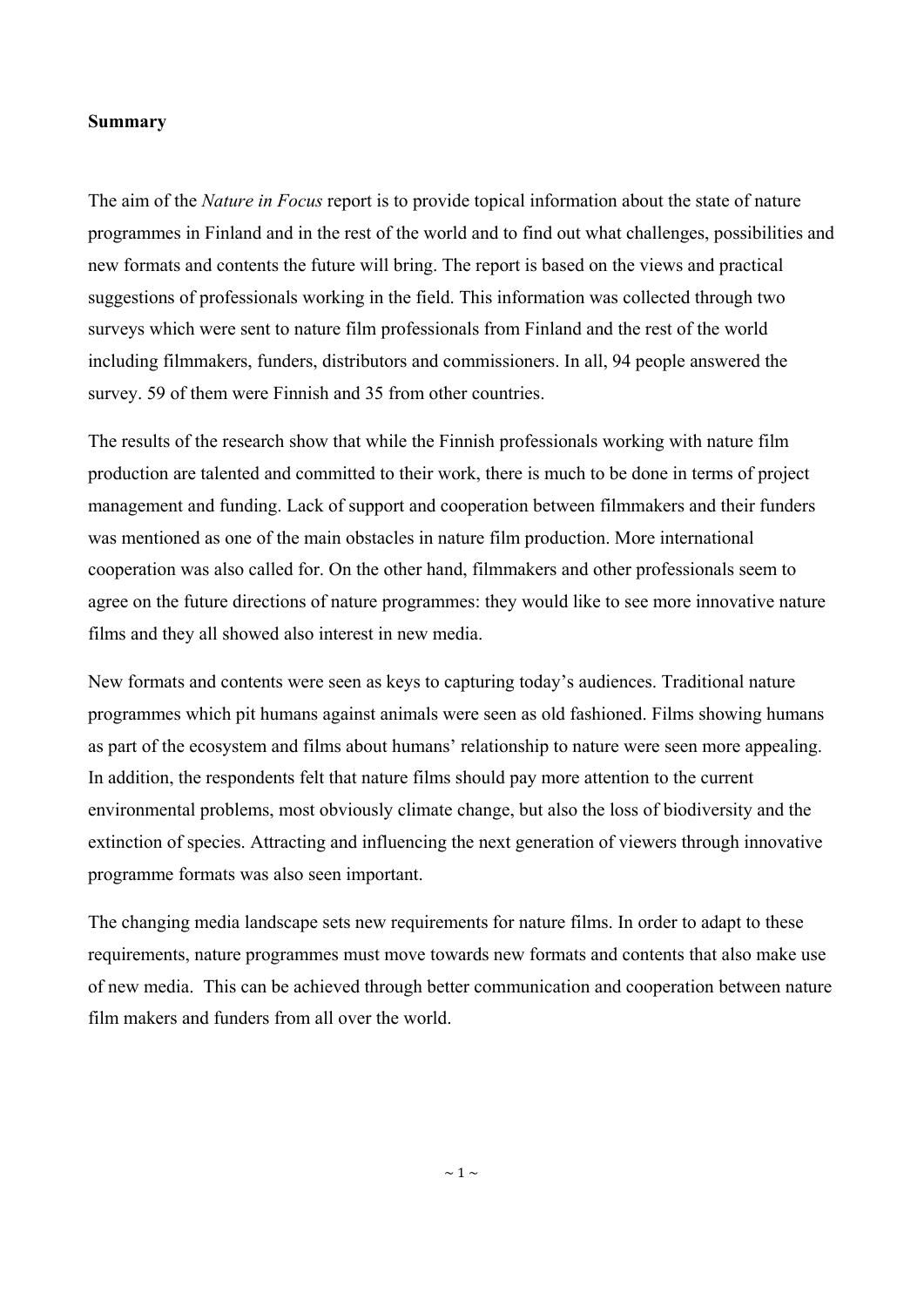# **Table of Contents**

| $\mathbf{1}$   |     |  |  |
|----------------|-----|--|--|
| $\overline{2}$ |     |  |  |
|                | 2.1 |  |  |
| $\overline{3}$ |     |  |  |
| 4              |     |  |  |
|                | 4.1 |  |  |
|                | 4.2 |  |  |
| 5              |     |  |  |
|                | 5.1 |  |  |
|                | 5.2 |  |  |
|                | 5.3 |  |  |
|                | 5.4 |  |  |
|                | 5.5 |  |  |
|                | 5.6 |  |  |
|                | 5.7 |  |  |
|                | 5.8 |  |  |
| 6              |     |  |  |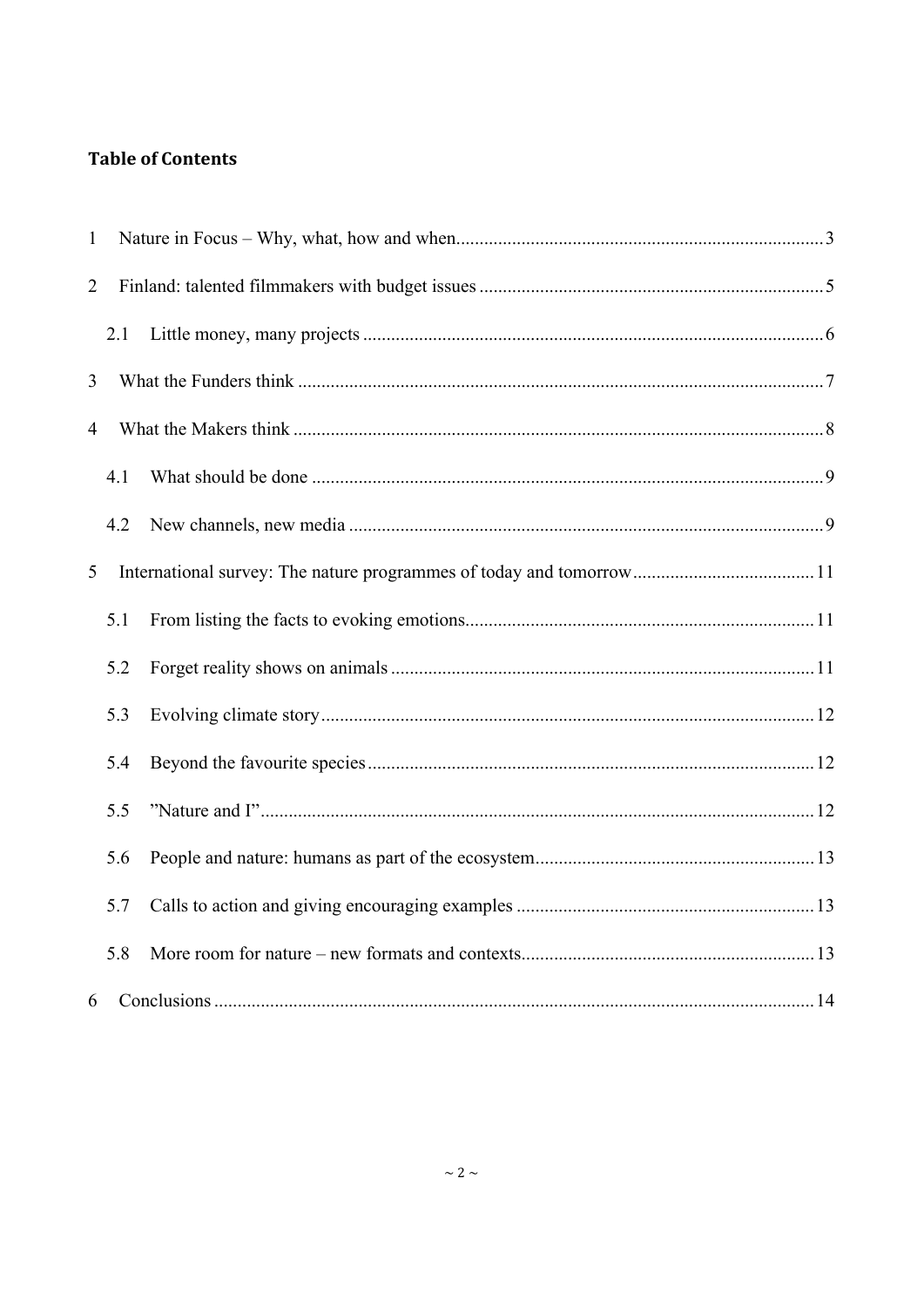# <span id="page-3-0"></span>**1 Nature in Focus – Why, what, how and when**

Nature is an integral part of our lives. It is the basis for our well-being, for our culture and for our economy. It is everywhere around us; even the most urban environments have their origins in nature. For Finns, nature has always held an exceptional meaning in everyday life. Finland is most of all known for its nature: the vast forests, the thousands of lakes, the beautiful archipelagos and the wild frontiers of Lapland.

Despite the inseparable relationships between people and nature, nature is little seen in Finnish film and television productions. What makes this fact even more peculiar is that audience research indicates that Finnish television viewers are fond of nature films. Unlike all other documentaries, nature programs are popular regardless of factors such as age, place of residence or social class. In other words, nature films appeal to a wide audience, from children to adults and from workers to academics.

Traditionally, film funding institutions have not been very active in supporting films about nature. They are not considered as artistically ambitious as other documentaries. It seems that filmmakers, commissioners and funders often forget that nature could also be seen as a metaphor for human life itself, and its social progress. In other forms of art, this metaphor has been prominent throughout their history – humans as part of nature and nature as part of humanity.

The *Nature in Focus* project was started to find answers for the following questions:

- **What** kinds of format and content should be developed for nature films, series and other programmes using elements of nature?

- **How** do filmmakers, commissioners, funders, distributors and other professionals see the state of nature films today and how do they assess its future?

- **What** should be done in order to increase the appreciation of nature films? **Which** way should the nature documentary be headed in order to become more appreciated?

- **Which** actions should be taken to make Finland a model country in nature film making?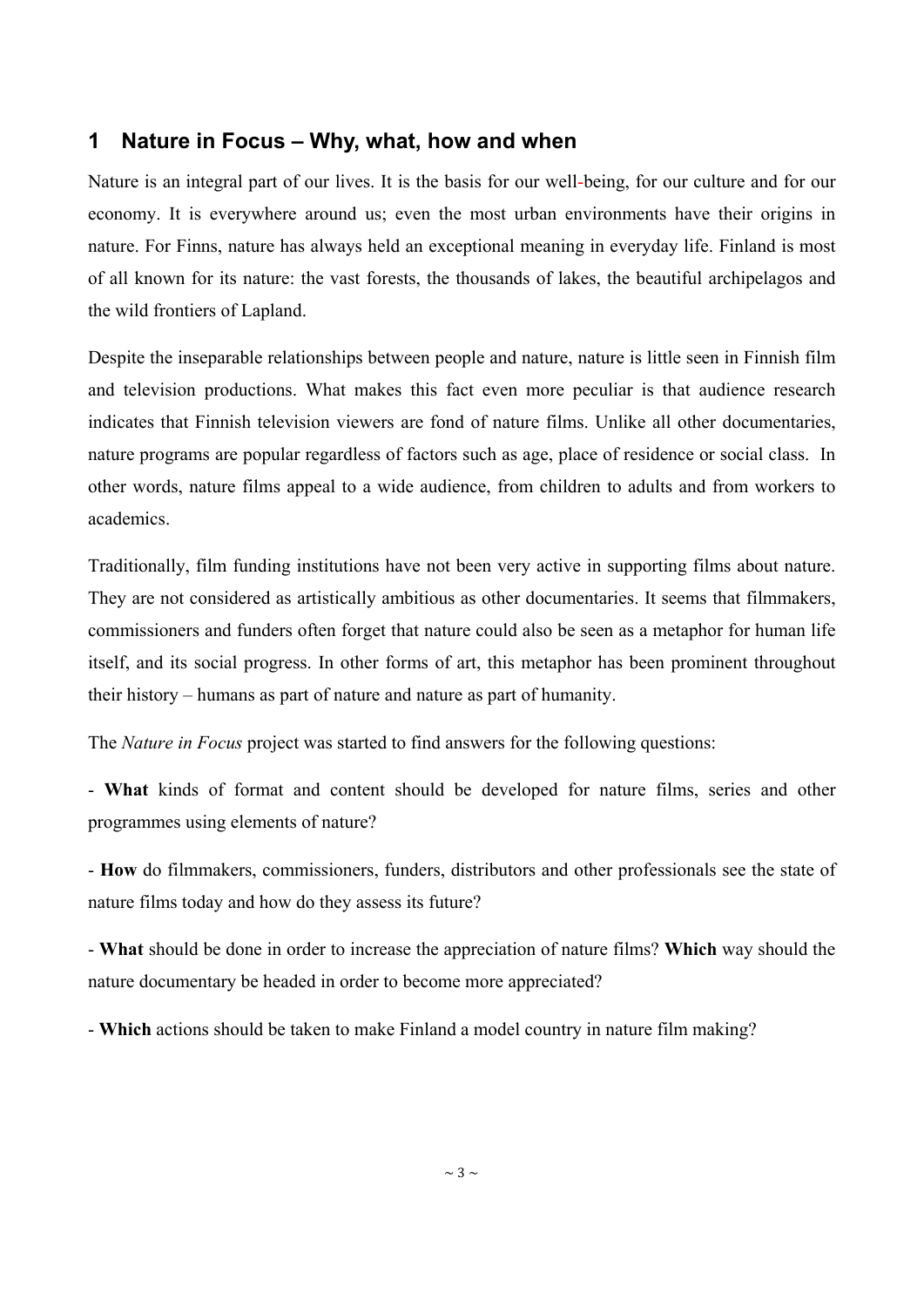The *Nature in Focus* project consisted of two separate surveys. One focused on describing the state of nature film making in Finland today, investigating its future potential and on finding out the needs and expectations of professionals in the field. This survey was sent to 87 people. Among them, 45 were commissioners, buyers and representatives of institutions and foundations (hereafter called Funders), while 42 were makers of nature films (hereafter called Makers). Altogether 59 people answered the survey. This gives a response rate of 68%, which is high for this type of survey. The results of this survey are discussed in Chapters 2 to 4.

The Finland-focused survey was completed by another one whose aim was to examine new contents and trends for nature program productions across the world. This survey was sent to 61 people, including commissioners, buyers, funders, distributors, filmmakers, festival representatives and researchers. 35 of them responded by the deadline. Their answers are discussed in Chapter 5.

The Nature in Focus project was coordinated by the Finnish production company DocArt, with backing from the Finnish Broadcasting Company (YLE), the regional development program for media and visual art (Polte), and the Finnish Cultural Foundation. The survey was conducted by Irjaleena Eriksson, Johanna Lampi and Petteri Saario, all of whom are active in nature productions in Finland.

This translation, by Juha Nurminen and Marja Ollila, is a summary of the original Finnish report. The quotations from the English responses are given as they were, with some modifications in square brackets. The quotations from Finnish responses are all direct translations.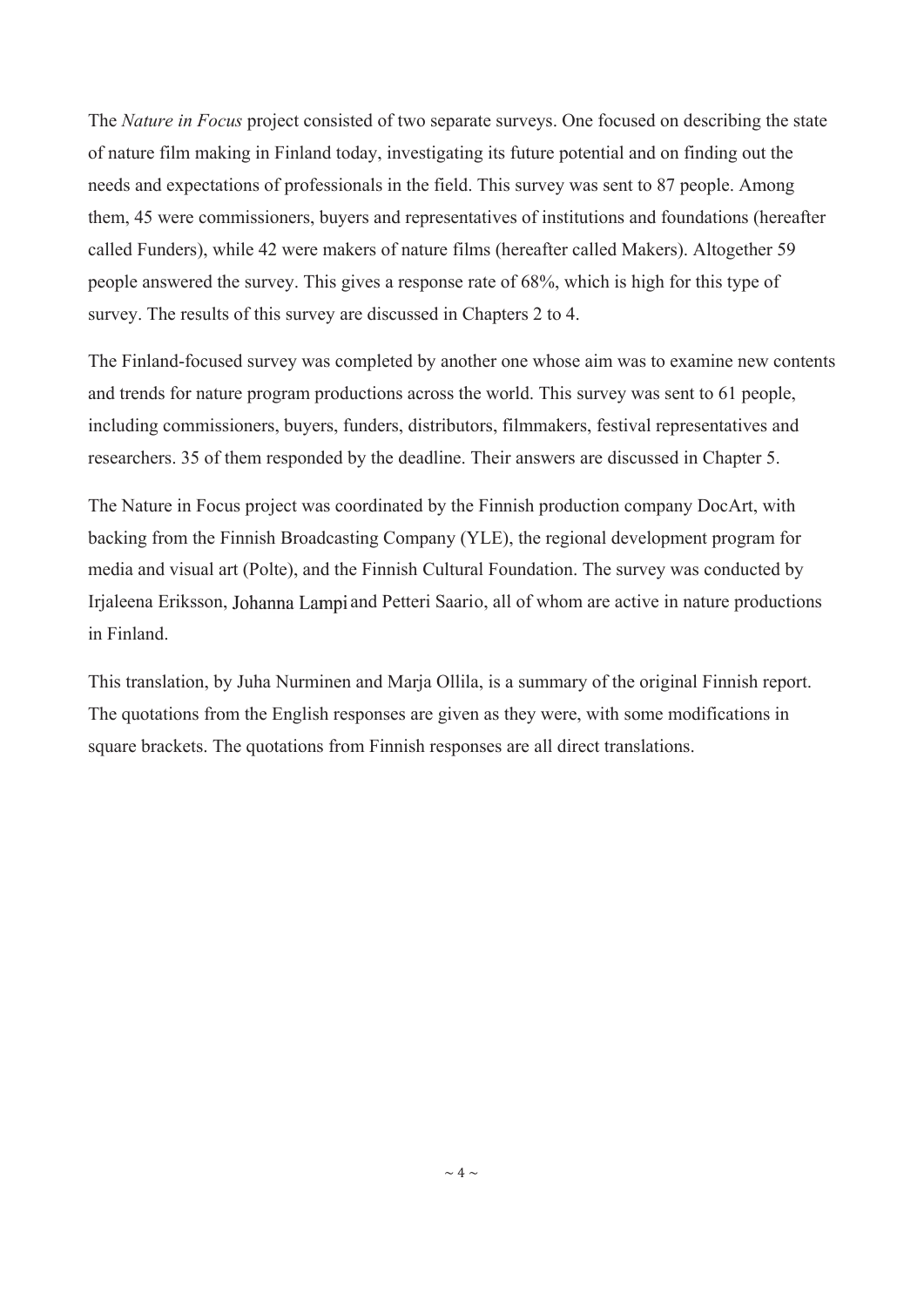## **2 Finland: talented filmmakers with budget issues**

Finland's nature film scene is small but dynamic. More than a half of all Finnish respondents were active in a production at the moment of the survey. In addition, 43 out of 59 respondents believe that they will continue to work with nature films also in the future; however, fourteen of them, both Funders and Makers, said they did not know whether they would be involved in the future. This echoes the uncertainty of the profession.

The respondents thought that Finnish nature films are generally interesting. Finland's nature boasts many assets: the four seasons, the varying landscapes, the underwater world, and the diversity of species, from bugs to beasts. Nordic nature has not yet been completely covered in nature programmes, and many interesting stories of Finnish nature remain to be told.

Another positive characteristic of Finland's nature film scene is the high level of commitment from the makers, from passionate and recognized cinematographers to skilled editors and sound engineers. Finnish commissioners and funders were in turn given thanks for showing confidence in the Makers and allowing them to work in peace, which confirms that there is faith in Finnish filmmakers' talent. The filmmakers' enthusiasm with their work and their in-depth knowledge of nature were also seen as assets.

Despite the generally positive remarks, some criticism was also given to Finnish nature professionals. All in all, the number of people working actively with nature films is too small. Several respondents pointed out the lack of collaboration between the Makers, as well as the weaknesses of "one-man productions", where a single person assumes responsibility for every task from the beginning to the end. Such productions were seen as having no chance of international breakthrough. Other issues raised by the respondents included the lack of research, the relatively low level of expertise, and an unscientific and biased approach to the subjects. Clumsy screenwriting and poor direction were also mentioned as obstacles to high-quality results.

Nevertheless, the chief problems of Finnish nature films seem to be related to project management and resources rather than to the level of expertise of the Makers. The low technical quality, the use of old and cheap equipment, and excessively tight schedules were also mentioned. Due to the small scale of productions, Finnish filmmakers rarely have the occasion to participate in major projects, and they do not develop working routines in the same way as their counterparts in other countries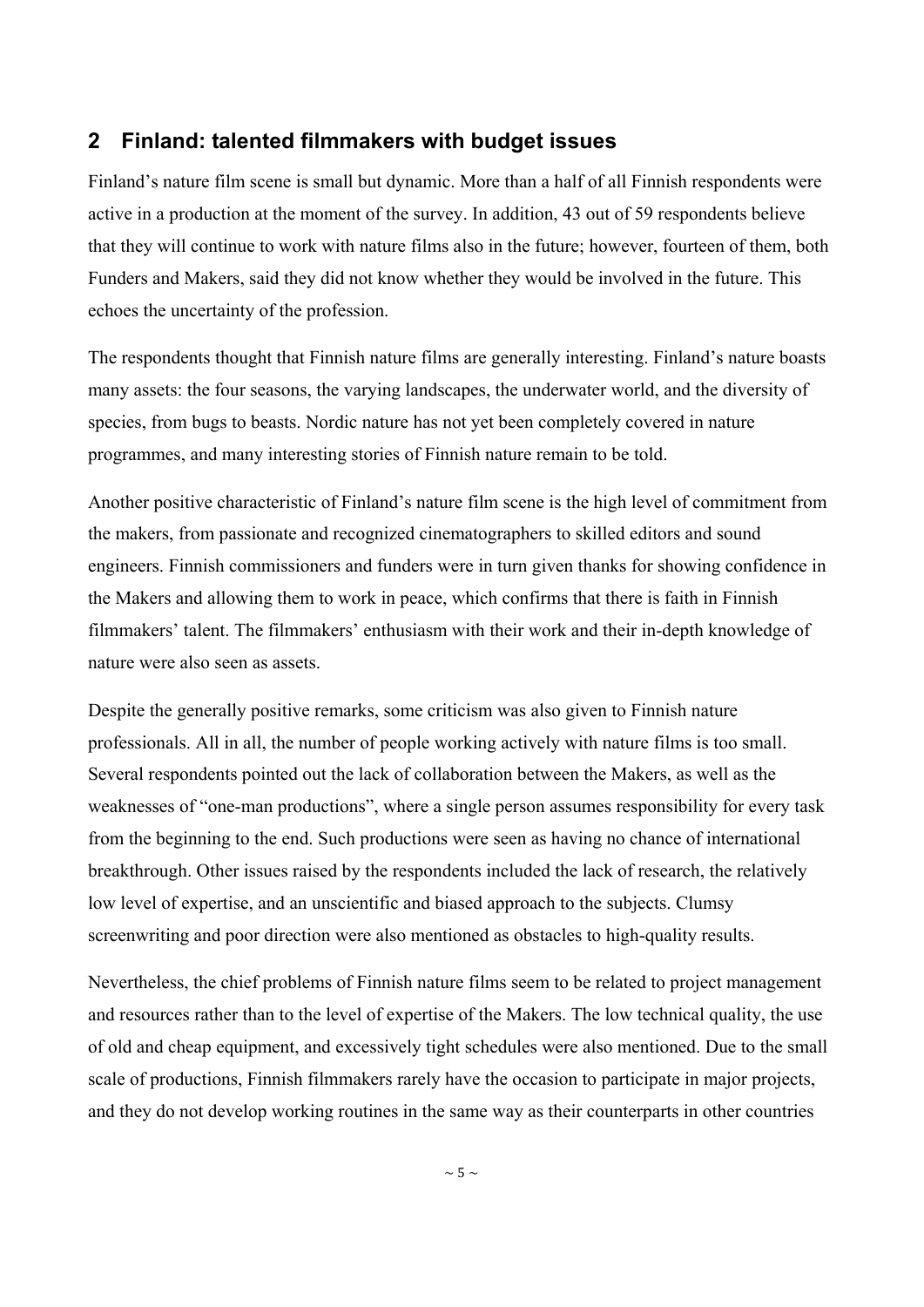do. It is also obvious that Finnish nature films very seldom make it to the international film market because of an almost nonexistent distribution network.

## *2.1 Little money, many projects*

Compared to other European countries, Finnish nature productions are characterized by low budgets. Most productions mentioned in the survey responses had a budget of 50,000  $\epsilon$  or less. Bigger budgets mean fewer projects: a small number of series or feature-length nature films have had the biggest monetary backing. Not a single production with a budget over 500,000  $\epsilon$  was reported.

One reason for the low budgets is that the majority of Finnish nature films are short, the typical duration being 30 minutes or less. This is due to the requirements of television channels: most of the program slots at the main broadcaster, the Finnish Broadcasting Company (YLE), are for 30 minute programmes, and shorter inserts with nature are also often included in longer magazine programs. This preference for shorter programmes may reflect a way of thinking where short length means better quality. Feature-length programmes are mostly shown during the festive seasons. In addition to television, nature programmes are screened in museums and in nature centres.

Another explanation for the low budgets is the limited funding. Budgets are often planned to ensure just enough funding for getting started with the production. The commissioners are probably aware of the risks related to low budgets but choose to ignore them in order to be able to fund as many films as possible. YLE is involved in most Finnish nature films in one role or another, while the commercial channels show nature programmes rarely and are not active funders. YLE also participates in international coproductions more frequently than the other channels.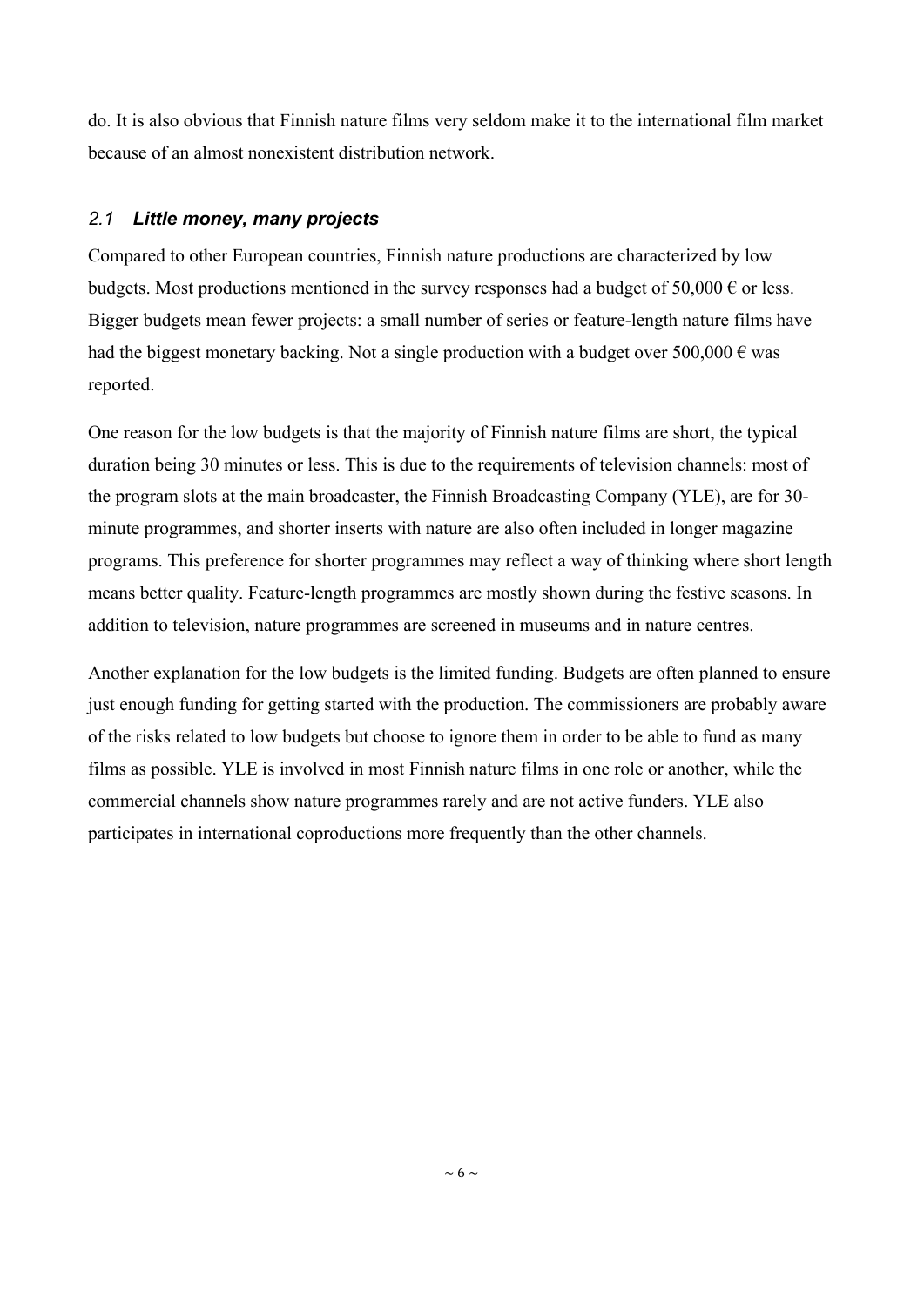# **3 What the Funders think**

Finnish Funders make decisions guided by the requirements of their organization or network. In addition to the requirements of the slot and its profile, the filmmaker's track record, teamwork abilities and language (Finnish / Swedish) were mentioned as important factors. Overall, it seems that Funders pay more attention to high quality and audience expectations than to specific subjects or themes being covered in the film. They also appreciate a personal approach to the topic and a potential to appeal to international audiences.

Although the programme's subject is not the most important criterion for the Funders, they did mention some suggestions as regards the content of programmes. The Funders would like to see films that include new points of view and which analyze their subject on different levels. They felt that films should show viewers how nature relates to their everyday lives, describe the diversity of nature, analyse the relationships between different species – including humans – and provoke thoughts and emotions. These opinions are very similar to those obtained in the international survey, as will be seen in Chapter 5.

The European Funders thought very much along the same lines as their Finnish counterparts, as regards funding criteria and the quality of programmes. However, a major difference is that their budgets are considerably higher: between 300,000 and 500,000  $\epsilon$  on the average. Perhaps because of this difference in the size of productions, European Funders tend to be involved in international coproductions more often than their Finnish counterparts.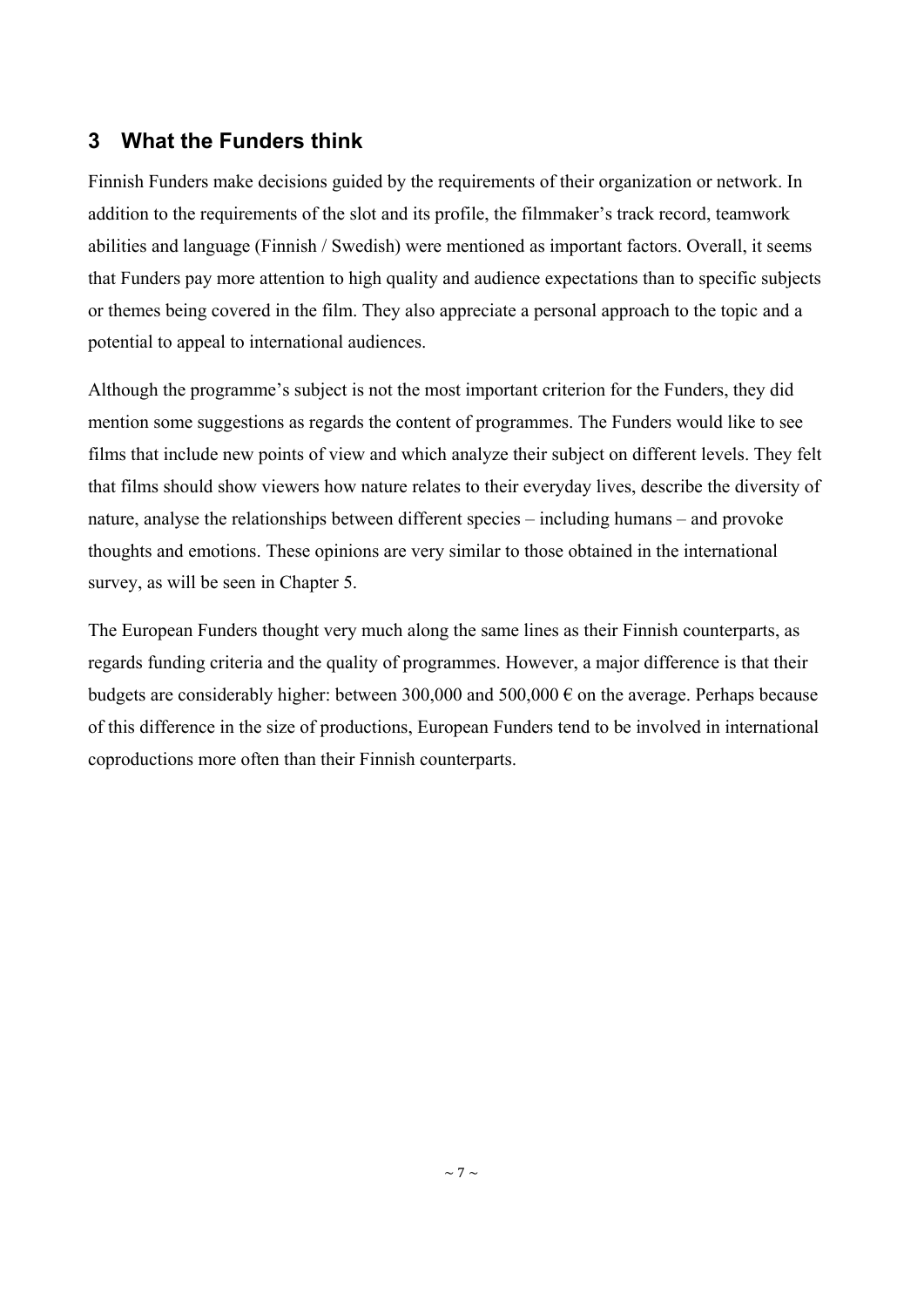## **4 What the Makers think**

The responses to the Finnish survey confirm the conception that in a small country such as Finland, the nature film scene is run by a small number of people. Only a handful of professionals seem to be familiar with the whole field, whereas most Finnish nature filmmakers seem to only work with their own crew.

Financing is seen as the biggest challenge in making nature productions. Due to limited funding and means, most Makers are forced to take second jobs alongside nature film making. Economic demands of everyday life are seen as hindrances to professional development. Besides, the lack of financial resources hampers the purchasing of modern equipment and complicates building and maintaining international relations. Because of the economic problems, it is difficult to build careers in the nature film field. Some of the Makers had only participated in one nature film production. A small group of more active Makers had been involved in two productions per year on average over five years.

Building international contacts is also seen as a major challenge among them. The non-existent connections with foreign television and production companies, alongside the lack of domestic cooperation with other Makers are considered as the main barriers to career development. Finding the right partners early in the planning phase is seen as an essential requirement for a successful production.

In summing up the respondents' answers, the following questions arise:

- $\bullet$  How can the making of nature films be turned from a hobby into a professional activity?
- How to generate new ideas and approaches that could result in first-rate films made by newcomers and more experienced professionals together?
- How to find openings for productions which are both educational and artistically challenging?

Some of the Makers feel that their relationships with the commissioners and buyers are problematic one - communication does not seem to work between them. Therefore the Makers would like to have more cooperation with them, especially when starting a project. Some respondents believe that the commissioners and buyers lack the will to cooperate with domestic filmmakers. The Makers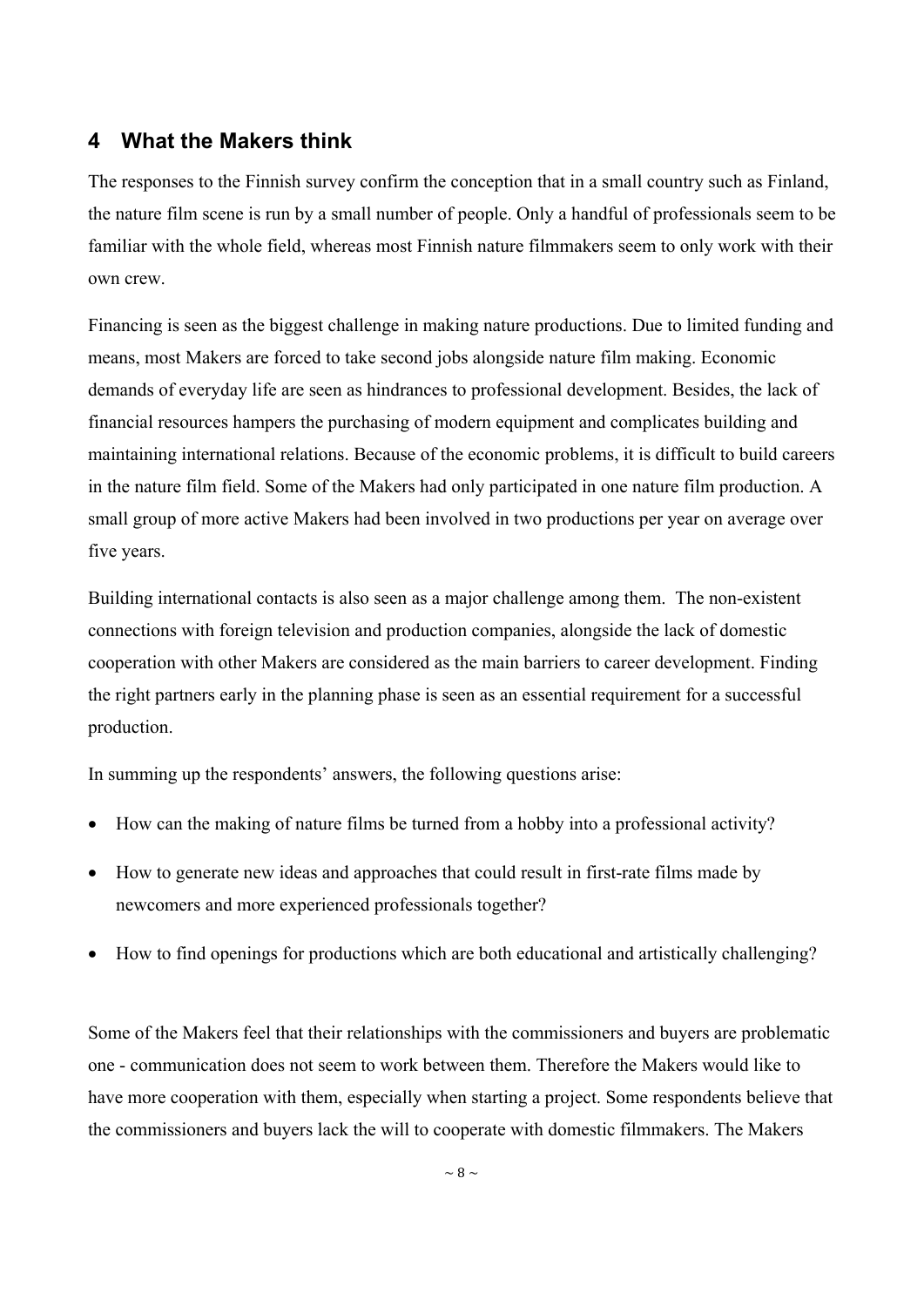wish that the television company representatives paid more attention to local filmmakers making local films.

The Makers feel that their future prospects are uncertain. This is partly caused by the commissioners and buyers' limited knowledge of the potential of new media. This makes it difficult to approach them with novel and innovative productions. Financing is becoming increasingly problematic, and finishing 1.5–2 productions per year, which is the minimum requirement for making a living, is more difficult now than before.

#### *4.1 What should be done*

Nature film Makers are looking for various kinds of support. First in the list is sufficient long-term financing and support for finding potential new financers. In the future, Makers would like to have good contacts with both financers and distributors at home and abroad.

Mentoring and work-in-progress training programs are mentioned as concrete solutions for support, especially during the initial stages of a project. Expanding the cooperation between the companies active in the field of nature filmmaking is also seen as a potential booster for motivation and encouragement. In addition, nature film festivals and workshops are seen as fruitful meeting places with others in the field. Better contacts with other filmmakers are also considered important.

Many of the respondents would prefer to make films about subjects they have developed themselves but unfortunately this is seldom the case. The Makers are often compelled to work with ideas which are given to them by the commissioners and buyers. Adventurous nature films that combine fact and feeling are projects that the Makers would most willingly participate in. Other favored subject matters are films that philosophically ponder the relationship between people and nature and films that show a humanely positive outlook on nature. In general, the Makers would like to make films which are entertaining but educational and which help people to notice the nature around them.

#### *4.2 New channels, new media*

The heyday of digital media affects nature programmes like other genres. Most likely, it will create new ways of distribution and a greater availability of programmes. Many of the respondents believed in a cross-platform approach: different content and formats will be used in different media and channels for different target groups.

 $\sim$  9  $\sim$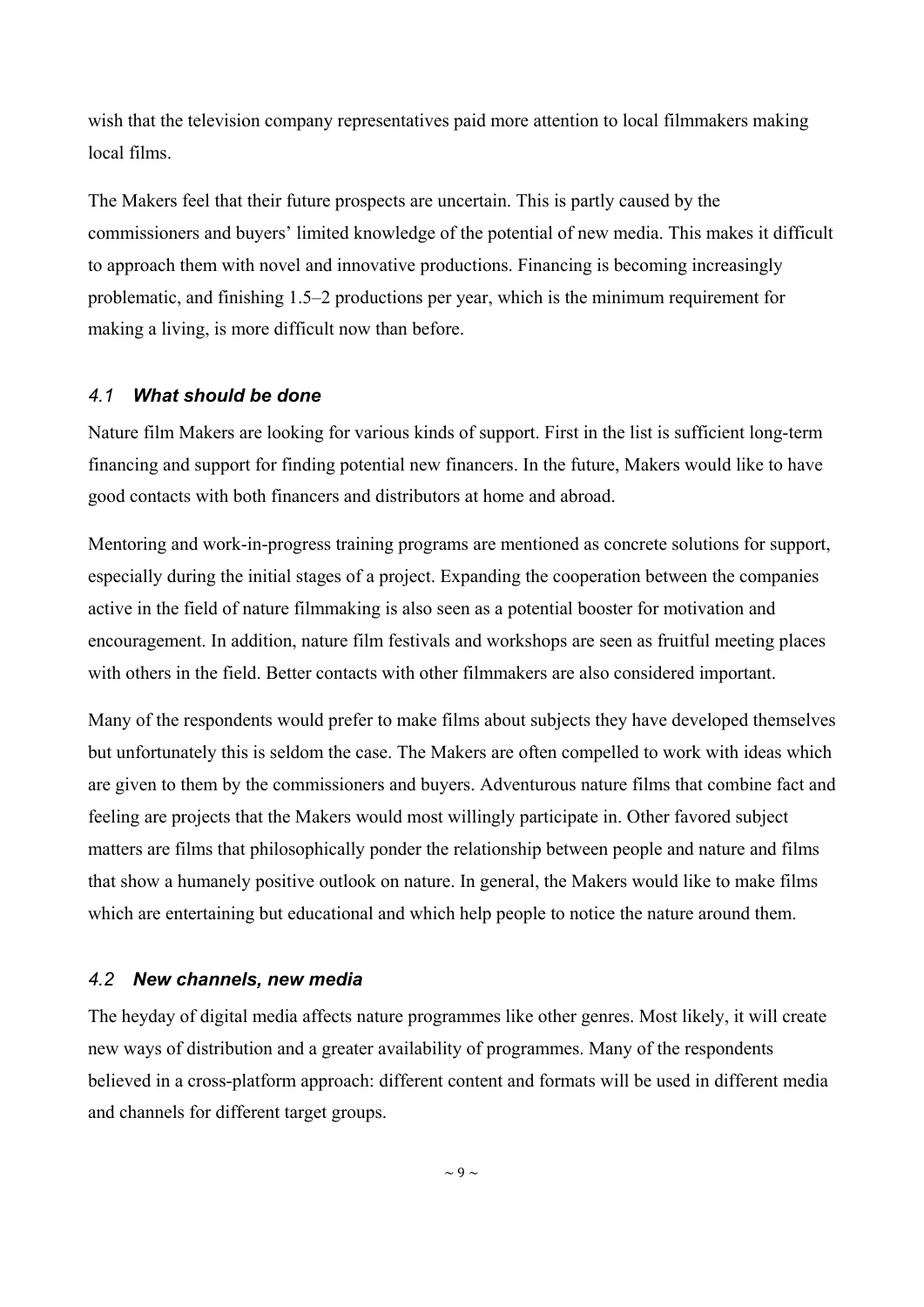Many respondents, in particular Funders, saw the internet as an important channel for nature documentary distribution in the near future. It allows Makers to reach their audience directly without intermediaries, opening the door for productions that would not fit in the traditional distribution channels. It also creates an opportunity to reach new audiences. However, television is still seen as the most important channel by both the Funders and the Makers. Movie theatres and mobile media are seen as the least appealing channels for nature films, although the respondents from abroad recognized opportunities in these technologies as well.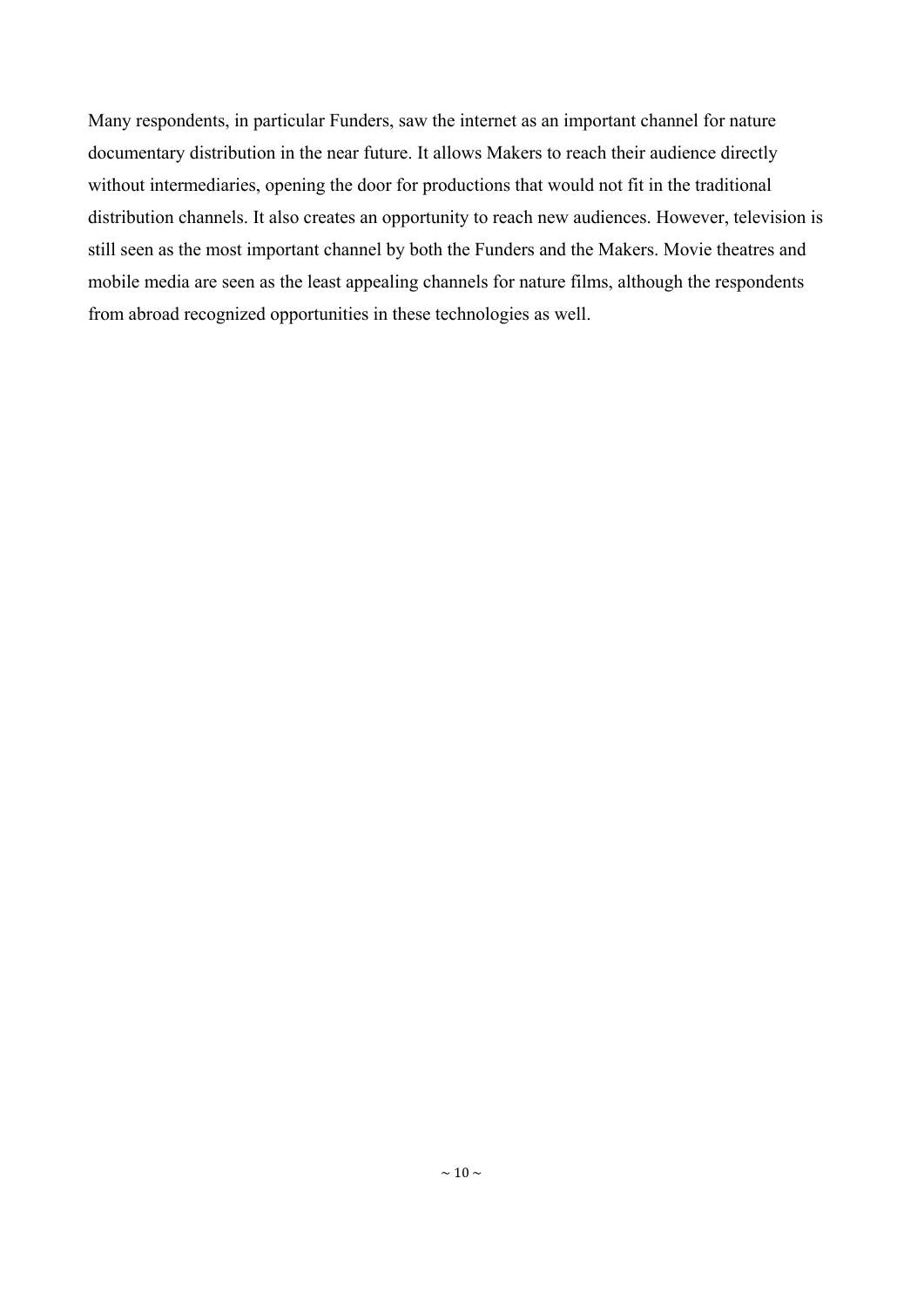## **5 International survey: The nature programmes of today and tomorrow**

The respondents of the international survey were asked to share their views about nature programs today and in the future. When looking at today's nature films, the majority  $-75%$  – of the respondents saw considerable room for improvement. Nature films tend to follow the same format. Some of the respondents went as far as criticizing the entire genre: "*The genre has become very staid. We need different styles to expand what audiences think of ... the environment.*"

In the future, the respondents hope to see more experimental films with a variety of approaches. Such development might be slowed down at least at first by the commissioners' unwillingness to take risks and try anything new, but in the end this kind of diversity would serve the different and fragmented audiences of the future. Judging by the responses to the survey, the limited range of current styles is not due to a shortage of new ideas. This final chapter lists some of the nature stories that we may see in the future.

## *5.1 From listing the facts to evoking emotions*

One common criticism of current nature output is that they resemble schoolbooks in motion pictures. The archetypical nature films are fact-laden, use a scientific approach, and address adult audiences. This has become the "patent formula" of the genre. More imaginative approaches towards nature would help revitalize it. Programmes could be scientific, quasi-scientific, artistic, or idealistic; they could show nature through the eyes of a bird, a fly, an old person, or a child. They should evoke emotions, grab their audiences, create a sense of intimacy, offer experiences, and make their audience laugh.

#### *5.2 Forget reality shows on animals*

More than half of the respondents expressed their weariness with nature programmes that pit humans and animals against each other. This sensational "jaws and claws" approach was sharply criticised as giving a false picture of the animals' characters. Several respondents were irritated with programme hosts who engage in close and dangerous contact with animals in front of the cameras. This "*crocodile wrestling*" trend, as one of the respondents put it, may result from the growing reality show trend all over the world. Another motivation for these programmes is the networks' desire to attract young audiences. As the future custodians of the planet, young people are clearly an important target audience. Therefore it is all the more important to find more attractive ways of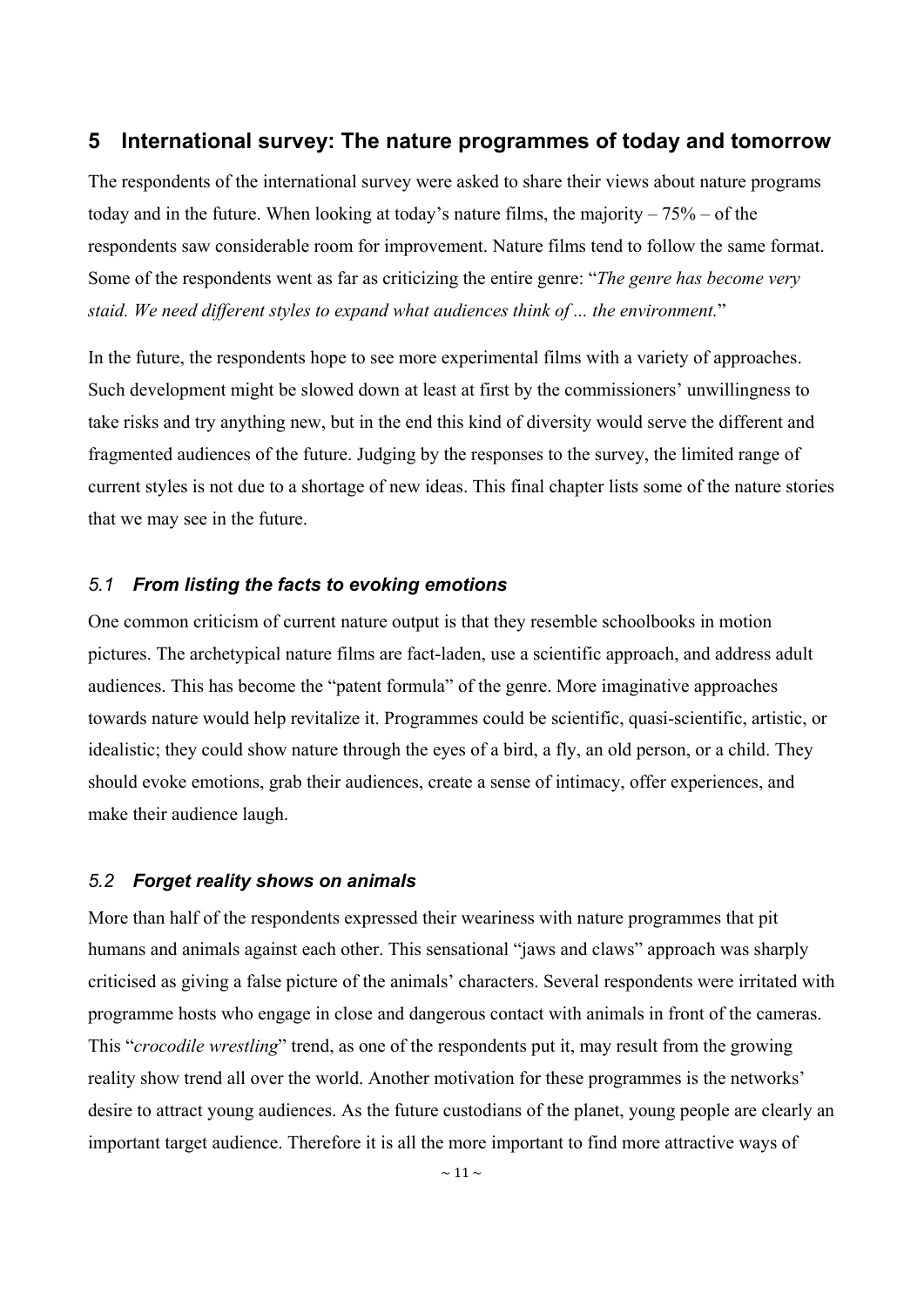appealing to them. One respondent suggested making programmes based on "*visions of the future tailored to the young people's interests (food, climate, energy*...)." Such visioning and showing of alternative scenarios could be one way to style new types of programmes.

## *5.3 Evolving climate story*

As one might expect, climate change and its consequences were mentioned as one of the most important topics for today's and tomorrow's nature programmes. They should analyze global warming and its impact on different ecosystems – particularly in the Polar Regions –, on biodiversity, as well as on local environments, and human cultures. The current boom of climaterelated topics is expected to persist in the future. In order to prevent fatigue, programmes must be innovative and find new angles on the subject. One of the respondents suggested approaching climate change in the spirit of the popular *Mythbusters* series!

## *5.4 Beyond the favourite species*

Most nature programmes focus on a few favourite species, such as predators and big mammals. This gives a narrow view of nature's incredible diversity. There is clearly room for films with a more holistic approach that would describe nature as an intricate web of relationships and connections, placing individual species in a wider context. Future programmes could also use as their subject some of the species that have been often neglected including reptiles, invertebrates, and amphibians. Especially important is to show stories focusing on endangered and extinct species.

## *5.5 "Nature and I"*

To balance the tendency to portray nature and humans as separate categories, several respondents hoped to see more programmes focusing on human relationships with nature. In the past, the individual-centered approach has meant adopting the viewpoint of a "hero": a researcher, a gamekeeper, or an environmentalist, who challenges human abuse of nature. The respondents called for a wider variety of perspectives and for bringing ordinary people into nature documentaries. In this way, local "backyard" environments and familiar domestic species could be introduced to nature programmes, as was done in the BBC's *Springwatch* series, which has succeeded in arousing people's interest in local nature. Indigenous people were cited as particularly interesting protagonists, as their ways of life are often based on a deep understanding of their environment.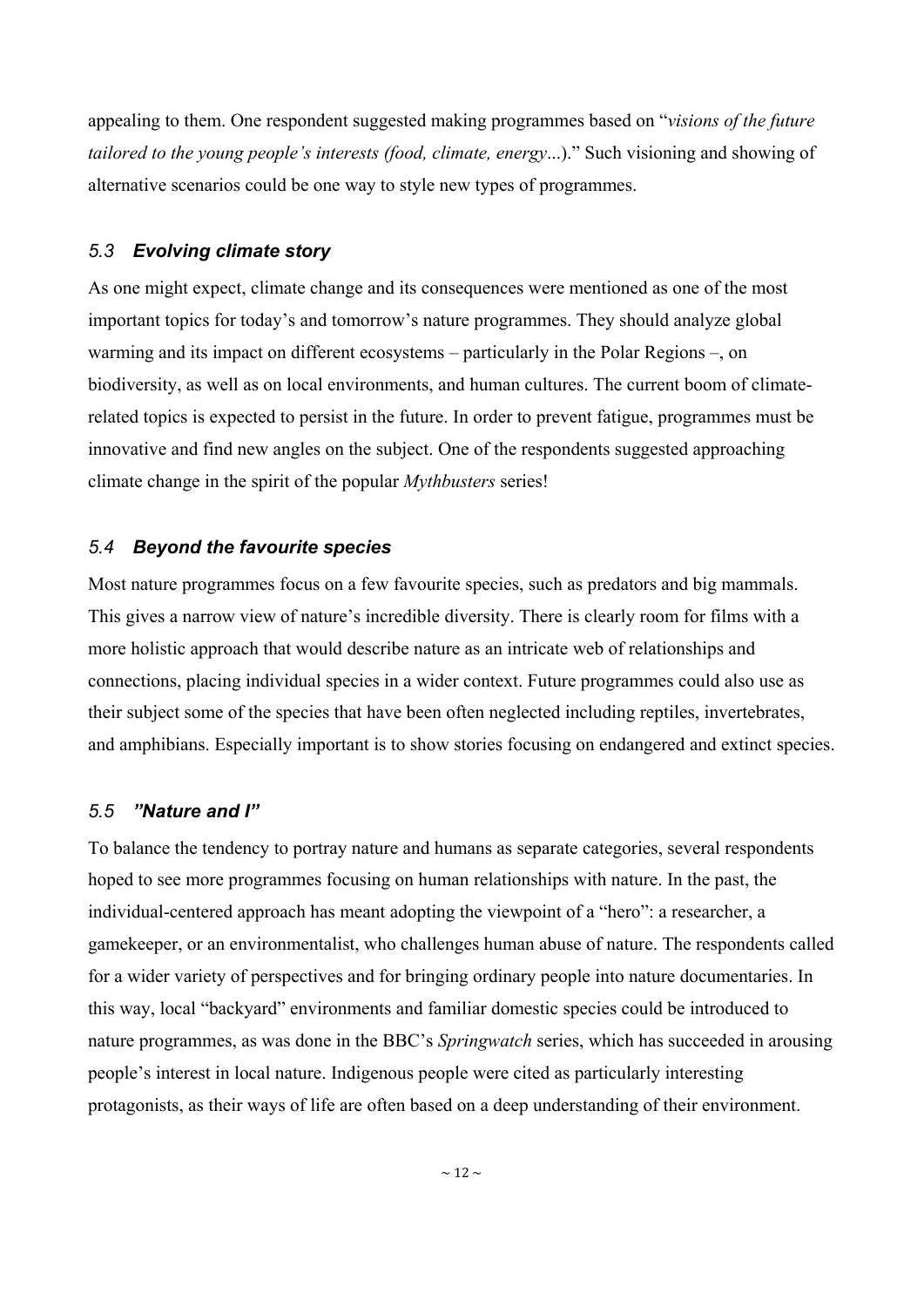#### *5.6 People and nature: humans as part of the ecosystem*

Beyond the individual approach, there is also demand for programmes showing wider connections between culture and nature. Instead of "*see[ing] wildlife as isolated from people*", more programmes are needed that "*balance human beings, animals, and the environment in equal importance*". The ecological angle – reflecting on our position on the planet and impact on it – will become more prominent. In this context, it would be important to show nature as it is now. Nature programmes tend to be shot in national parks, zoos, and other protected places which gives a biased view of the state of the environment.

## *5.7 Calls to action and giving encouraging examples*

It is often thought that nature films inspire their audiences to protect nature – but is this really the case? Some of the respondents wished or expected to see more films that would take a clear position towards their subject and invite people to take action instead of giving neutral information, with an aim of genuinely changing people's attitudes. The campaigning approach should, however, avoid being overly pessimistic. One of the respondents pointed out that placing guilt on people does not inspire them to act. Instead, programmes should propose solutions while maintaining a critical approach. Suggestions are needed e.g. for effective nature protection, for the restoration of destroyed habitats, and for personal action that can make a difference.

### *5.8 More room for nature – new formats and contexts*

Nature-related topics are commonly seen as the exclusive domain of the natural history genre. This may derive from the kind of thinking where nature and human culture are seen as opposites. However, as suggested in many responses, nature and people belong together. For this reason, nature-related topics should not be restricted to nature films. They would quite naturally fit into many programme types: news, feature films, economics programmes, talk shows... In other words, nature could be included in almost any kind of TV programme. It is however vital to make sure that nature is a fully functional part of the content and that it is not marginalised. Speaking about nature in an appreciative tone in new arenas would also bring information about nature to audiences that are not already interested in nature. In times like today, when vast changes are taking place in the environment, nature should be part of our everyday media.